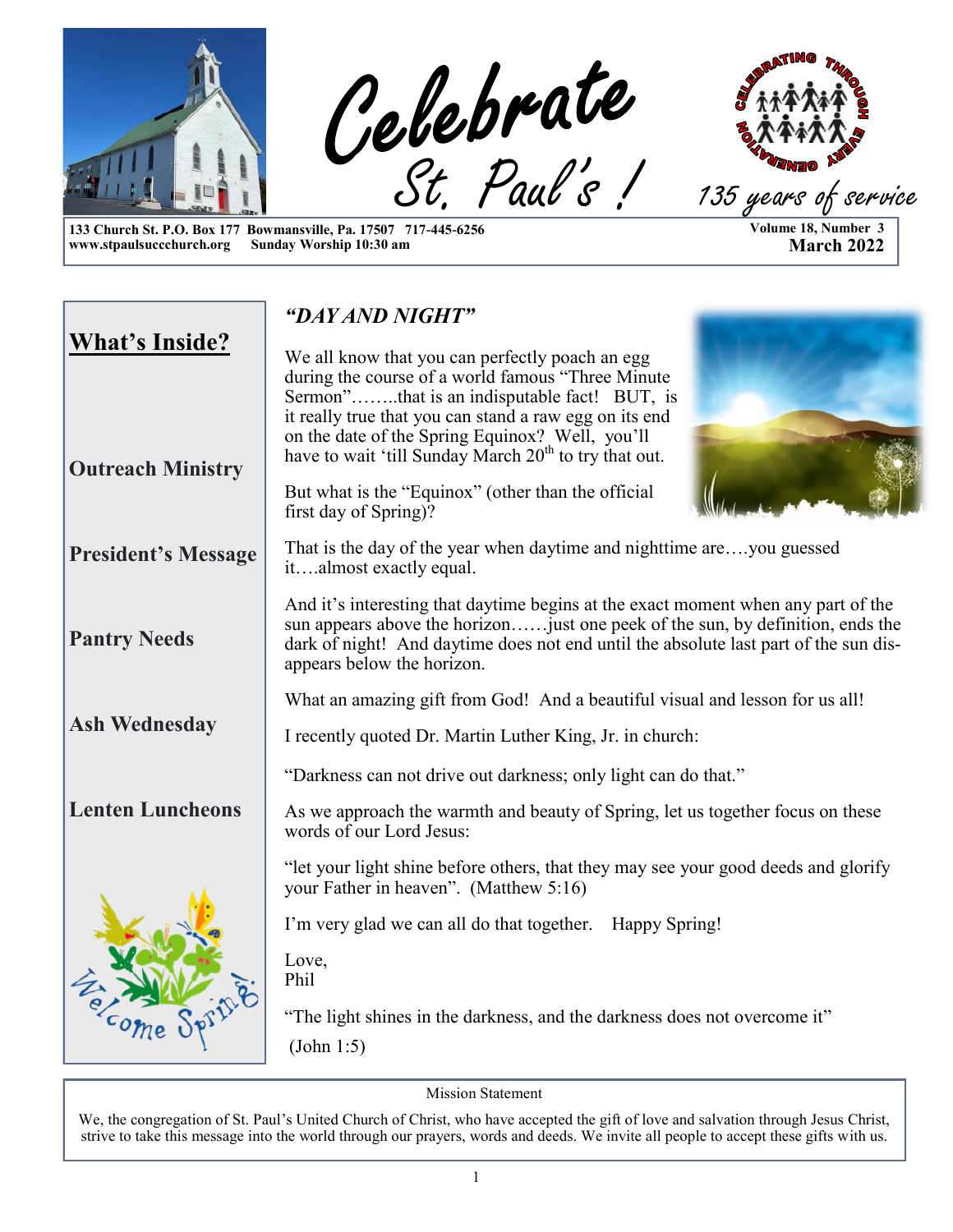

*We continue to reach out locally and worldwide to help support Christian ministries spread the word of God and help so many in need of some of the basic necessities to survive.*

**Liberia Update**: We continue to support our friends in Liberia complete a place to worship. They recently had a setback due to the floor collapsing and the altar falling through. St. Paul's sent a donation of \$400.00 to help with the repairs. Take a look at the pics we received from Pastor Daniel at the progress they have made.





**OGHS:** We are preparing for the One Great Hour of Sharing Offering. Our theme for 2022 is Love Remains, based on 1 Corinthians 13.

In the theme scripture, the Apostle Paul helped newly converted Christians at Corinth embrace the virtue of love. Love is an active decision to think of others before self; to work on behalf of others; and to care for other with acts of kindness and advocacy. Paul taught that community is less about "me" and more about "us."

This offering is received the Fourth Sunday of Lent and supports partners in countries with ministries that fund health, education and agricultural development, emergency relief, refugee ministries and both international and domestic disaster response. St. Paul's will participate in this offering on Sunday, March 27. You may use the special envelopes provided in your mailboxes and pews for your convenience.

Thank you for your generous gifts to the One Great Hour of Sharing offering. Your gifts allow us to put love into action, ensuring that Love Remains.

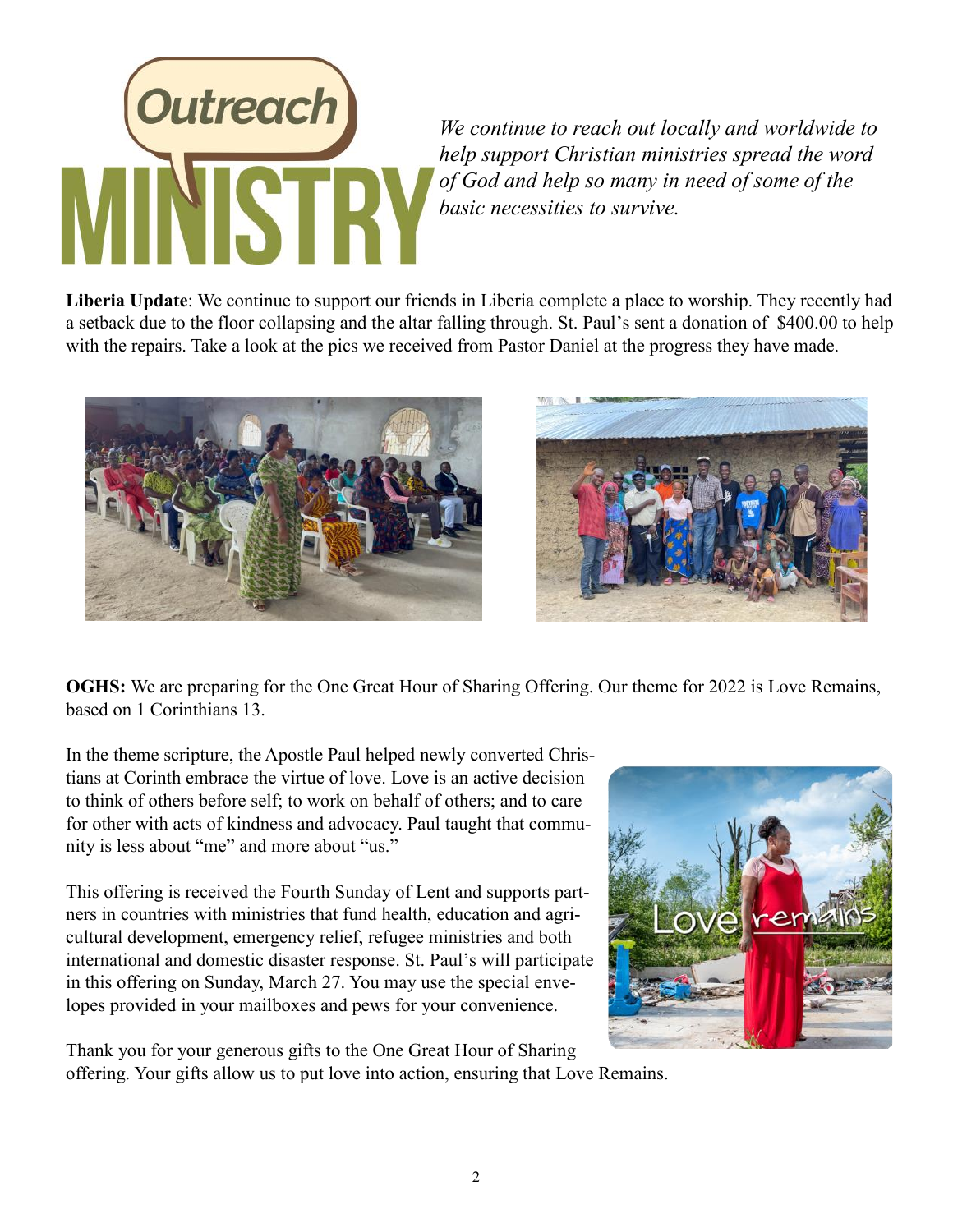#### **Looking Ahead**

| March 2  | Ash Wednesday Service                 |
|----------|---------------------------------------|
| March 3  | Lenten Luncheons begin @ St. John's   |
| March 6  | 1st Sunday in Lent                    |
| March 13 | Daylight Savings Time Begins          |
| March 17 | St. Patrick's Day                     |
| March 27 | <b>OGHS Offering</b>                  |
| April 10 | Palm Sunday                           |
| April 17 | Easter Sunday/Communion               |
| April 30 | <b>Small Church Vitality Workshop</b> |

#### **Consistory Update**



I want to start off by sadly saying goodbye to our super talented pianist, Irina. She will be missed, but we really understand her decision

and wish her nothing but success and happiness in the future. St. Paul's gave Irina a signed thank you card plus a \$100 Visa card. Hopefully Irina will find time for a visit to St. Paul's in the future.

We want to thank Phil for acquiring two new pianists to take the place of Irina. Dana, who is our french horn player, will play the piano every second Sunday. Dana is a very accomplished piano player and I am sure we will love her talent. Phil also has acquired a sec-



ond piano player, that he has known for many years. Her name is Kathi Moyer. Please welcome both to our family at St. Paul's.

A decision was made to cancel our Lenten breakfasts this year. We are thinking about having a breakfast later in the year on the first Sunday of some month, so we can invite the Grace House ladies. We also will not have the beach party at St. Paul's this year.

I just want to inform everyone about some of the things that are in progress at St. Paul's. First, Barry and I are getting quotes to hopefully upgrade our

ladies restroom to be ADA approved. This will take some time, as every contractor is super busy and booked out until late fall. But, we



should be able to acquire quotes fairly quick and see what it will take to get the job done.

Barry met with Dee and myself and did a complete walkthrough to see what needs to be repaired right now, and reviewed all ongoing duties of a trustee. Barry is doing a good job, but might need help from time to time over the year as he is our only trustee.

Pat and I completed the annual church audit on Thursday, February  $17<sup>th</sup>$  with the help of Dee. All the books are in order.

I am meeting with several pest control companies to get some prices to help control spiders, mice, etc.. Money was placed in the budget this year to pay for this service. I will make sure that whatever spray or control is used will be safe for the environment and not kill our flowers.

We are also upgrading the church camera and sound for our zoom service. This will include installing a new camera on the back wall, which will give us a wide angle view of our service. This includes a much better sound system then the one we have at present. Thanks to the help of Steve, we also have acquired a console, that will be installed in the back of the church, beside the lift, that will help control the new system.

#### *Tim Lutz Consistory President*



The next consistory meeting is tentatively scheduled for **Tuesday, March 1** at **7:00 pm**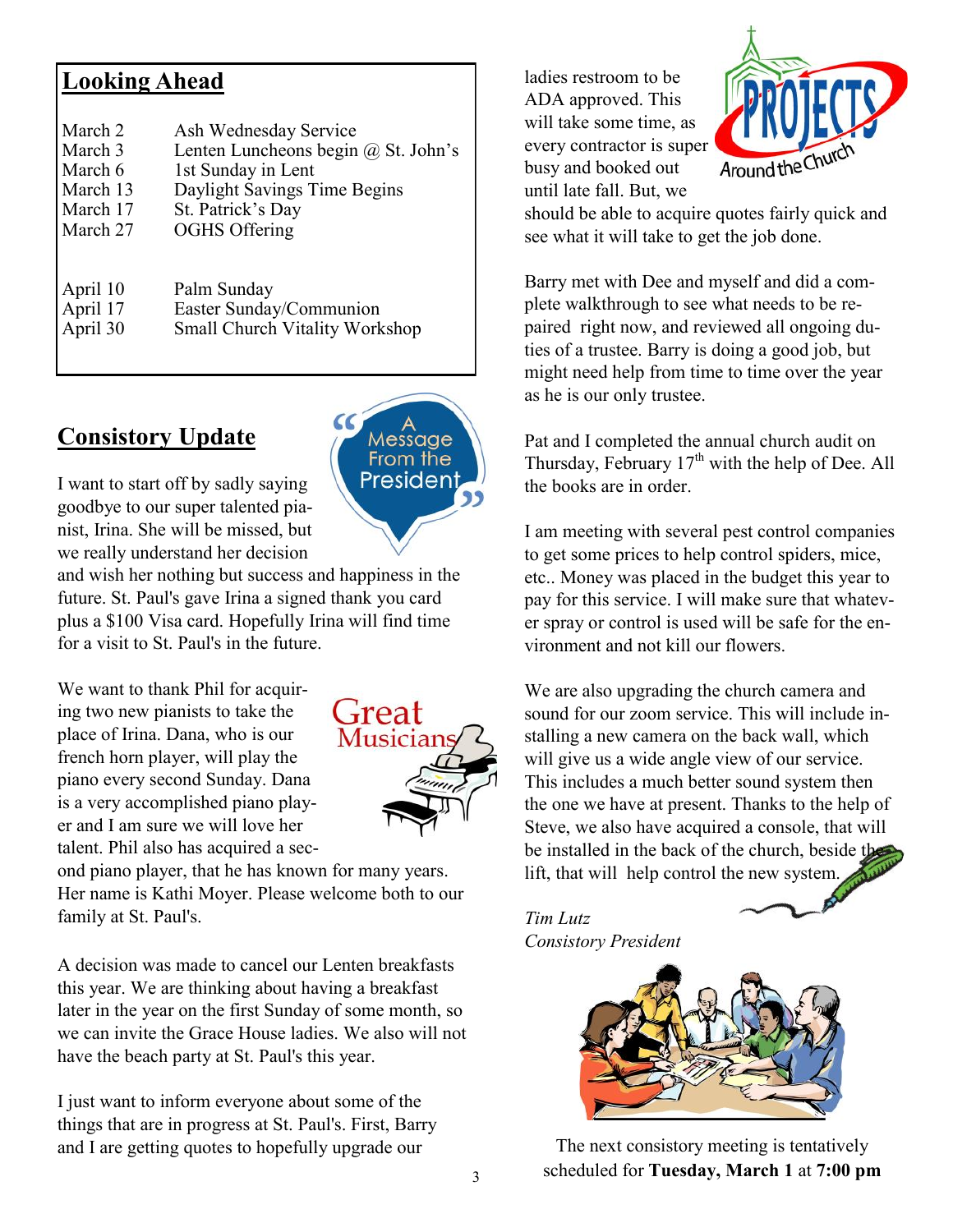**Prayer Concerns:** We will be updating our prayer list monthly by starting a new list at the beginning of every month. Please continue to review the list and if there are any updates during the month please contact Phil Shober or Dee Sprecher. We also have



prayer request cards located in the parlor room and in the pews upstairs for your convenience. You can fill out the request and turn it in to the church office or place it in the offering plate.

As you continue your own prayers and concerns outside of the sanctuary this week, please remember the concerns we have raised as a community.

#### **Our list of prayer concerns from February**

Alta, Anna & Cliff, Betty, Bob, Cat & Mark, Craig, Harper, Jim, Joshua, Kallie, Ken & Ruth Ann, Kristen, Lanny & Pat, Linda, Mary, Pete, Sue & Les, and Pastor Daniel and the new church in Liberia.

Suggested Prayer… "Most gracious and loving God, we lift up our list of prayer concerns this day and every

day that all who are listed might know and feel your presence with them in their time of need. God, continue in your support for all of our friends and family listed and those who are forever in our hearts so that they might feel you with them each day, Amen."

If you would like to ask for prayers for someone please contact Kieran Connelly. Below is a list of the individuals

on our Prayer Team that will pray for you throughout the week.

Kieran Connelly 717-471-5018 Lynda Cooper Gretchen Martin Steve Renninger Chris Storms Phil Shober Donna Ozga

Gerri Shober Nancy Caffrey-Schafer

#### **Caring for Our Members**

Please remember our members and friends in your prayers. Many in retirement villages and their homes are unable to attend church due to the pandemic and other health concerns.

**Mary Tamerius** Faithful Living 2015 N. Reading Road Room 156 Denver, Pa. 17517

#### **Alta Hoshour**

Manor Care 100 Abbeyville Rd Room# Fulton 009A Lancaster, Pa 17603 717-553-7242



**Jane Storms Linda Summers**

118 Raybil Drive 101 South 2nd Street Narvon, Pa. 17555 Denver, Pa 17517

#### **Bill & Grace Sprecher Harold Good**

Fairmount Homes Garden Spot Village 2312 Wheat Ridge Drive 433 S Kinzer Ave Ephrata, Pa. 17522 Apt. 117GW

New Holland, Pa. 17557

#### **Pastoral Visits or Emergencies**

If anyone is in need of pastoral assistance please contact Phil Shober anytime via text or call at

610-780-3915 or email philipshober@gmail.com. You can also call the church office at 717-445-6256 or email the church secretary at  $\text{dee}(\hat{a})$ stpaulsuccchurch.org.

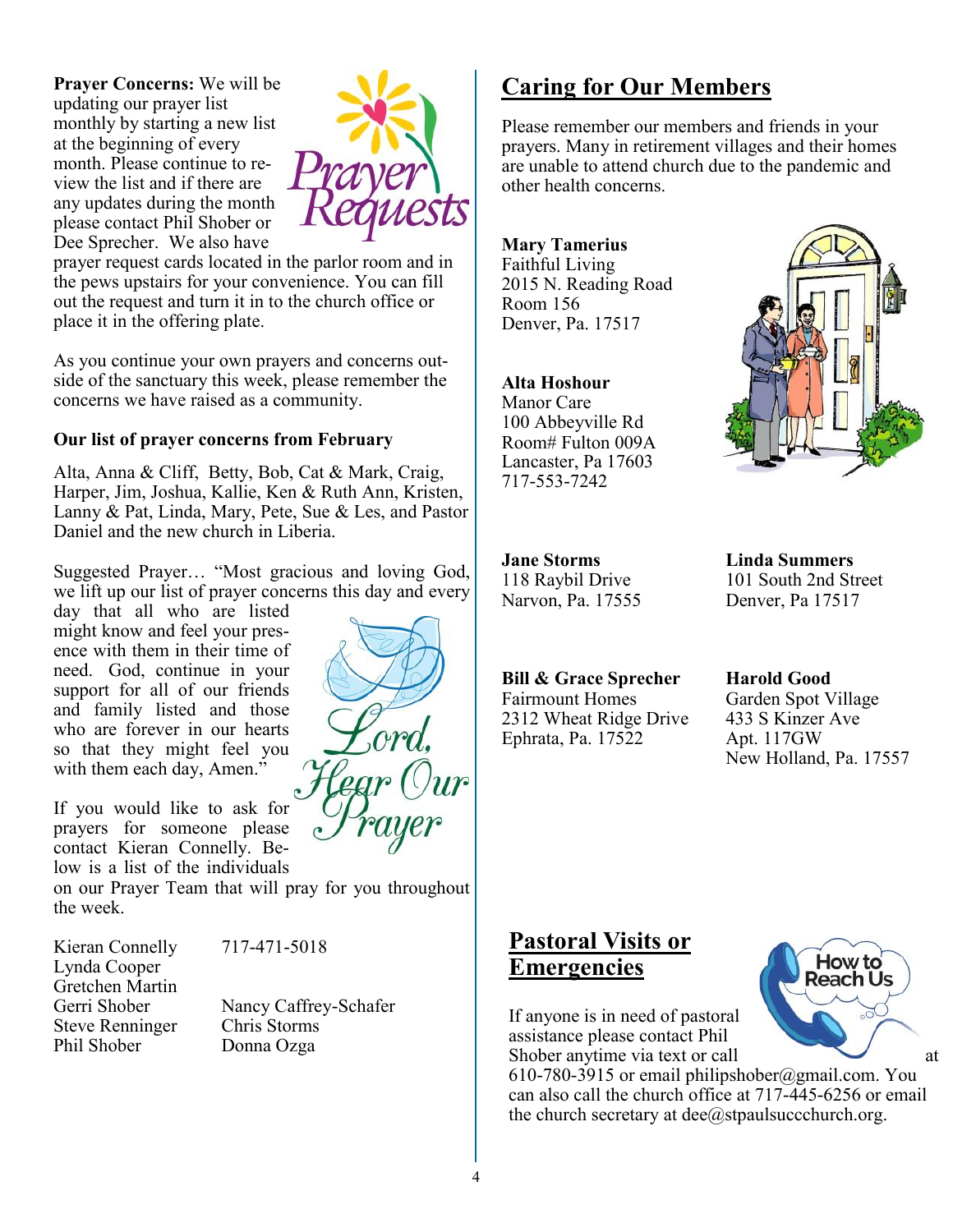

In February the food bank was able to serve 29 families. Thank you to everyone for your continued support.

The current needs at our local food bank are: **Laundry detergent unscented Individual Applesauce Cups Canned Pineapples Cereal**

With the cold weather here there is always a need for some items to help keep us warm. We are collecting donations for the Grace House ladies to help fulfill those needs. Below is a list of suggestions:

**Winter scarves and gloves Hot Chocolate KCups Tissues**

Any donations can be placed on the table in the parlor room. Thank you.





#### *Birthdays*

#### **March**

- 22 Renee Frederick
- 26 Barry Gehman



**Happy Birthday!**



#### *Anniversaries*

Steve & Mary Renninger– 45 years on March 12 Pete & Naomi Martin - 42 years on March 29



### **Bible Quiz**



All four Gospels tell of a woman anointing Jesus. Details vary; clearly, she isn't the same person in all accounts. In John, who is she?

- A. Jesus' mother, Mary
- B. Mary Magdalene
- C. Mary of Bethany (sister of Martha and Lazarus)
- D. None of the above



Answer: C (See Matthew 26:6-13; Mark 14:3-9;  $28-36$ ;John 12:1-8)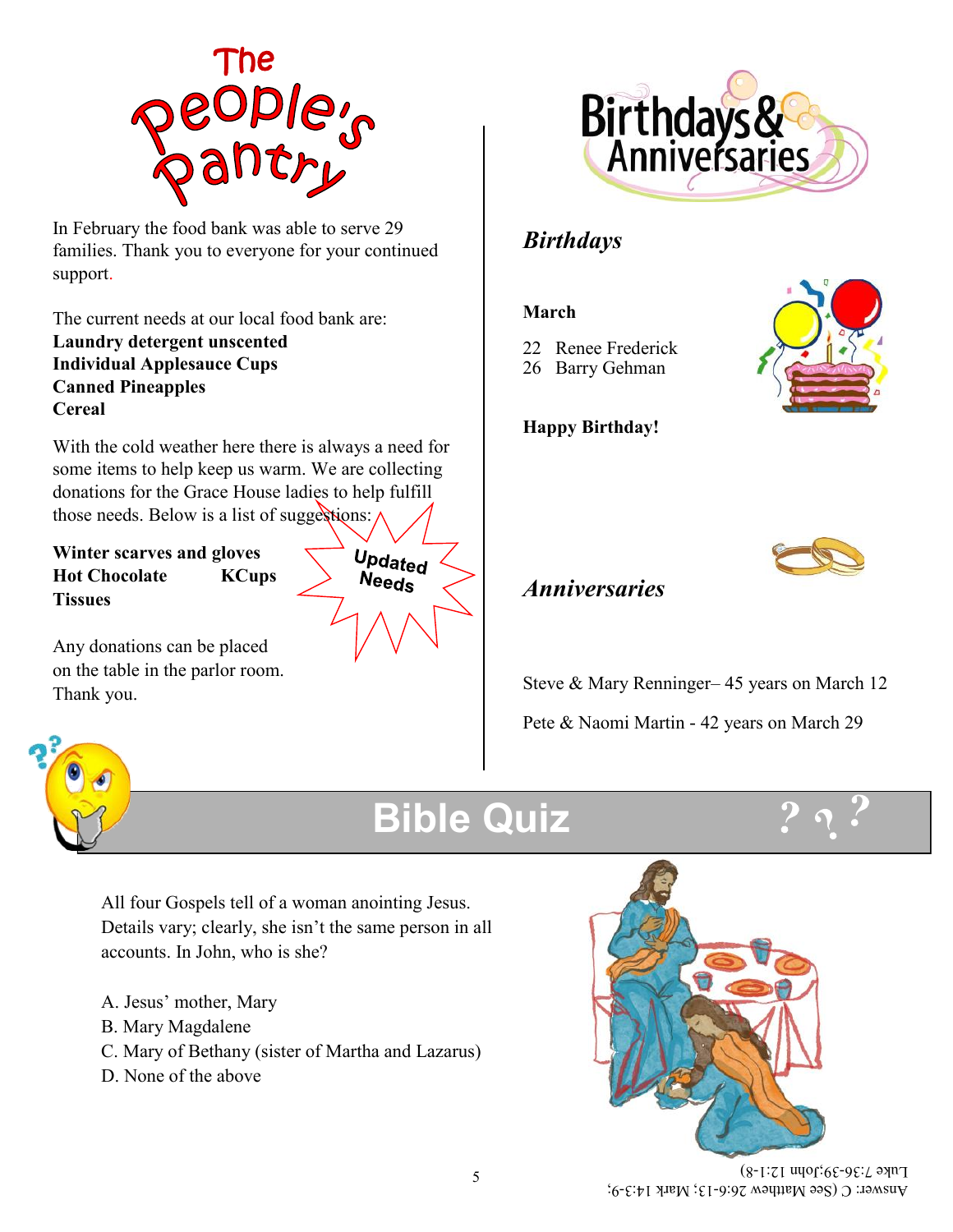



The following individuals are responsible for counting the offering after worship;

- March 6 Tim & Pat Lutz
- March 13 Gerri Shober & Barry Gehman
- March 20 Charlie & Chris Storms
- March 27 Sharon Blechschmidt & Lynda Cooper

**Ash Wednesday** will be held on March 2nd at 7pm. Pastor Phil will be out of town so Lynda Cooper has graciously agreed to lead us. Zooming will also be available.



#### **Lenten Luncheons:**



The churches of the

Terre Hill and Bowmansville communities are once again sponsoring a lunch and speaker on Thursdays during the Lenten season beginning on March 3.

All lunches are held at St. John's Center UCC 432 Reading Rd., East Earl. They begin promptly at NOON and conclude by 1:00 PM.

Each meal will feature a soup, sandwich & dessert. A free will offering will be taken each week to be divided between the Terre Hill Skate Park and Blue Ball Release Time.

Please take a look at the schedule posted on the bulletin board to see the church that will be providing the meal and speaker each week.

**Online Worship:** While we are currently holding worship services in person following the CDC guidelines, we also continue to stream our services online.

If you are more comfortable watching from home please use the following link and enter the code 225210 to join the service.

<https://gracehousepa.com/grace-house-blessings/>

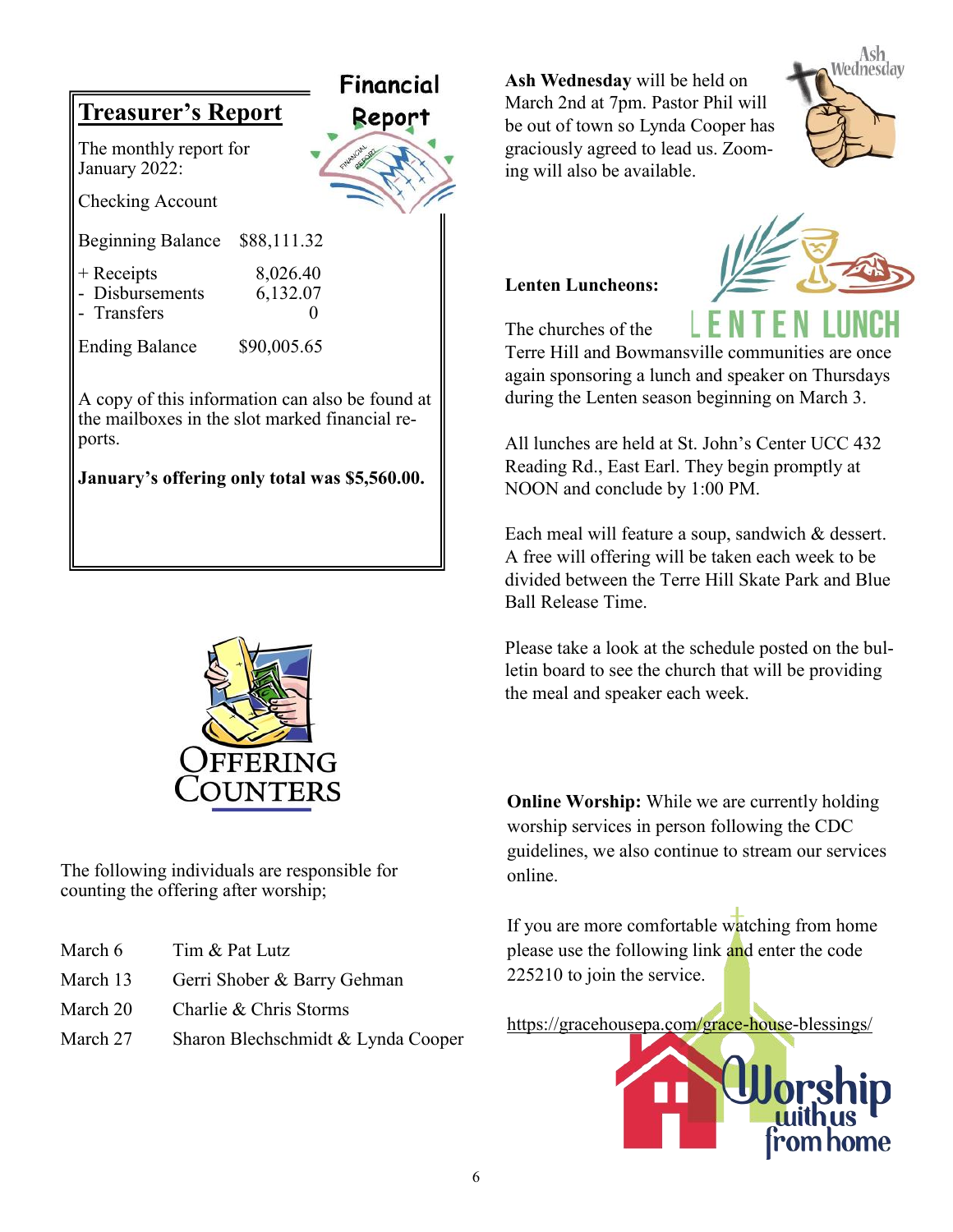## Monthly Volunteers



| ivialuit u | Jaia Kummigu    |
|------------|-----------------|
| March 13   | Cheryl Borja    |
| March 20   | Dee Sprecher    |
| March 27   | Gerri Shober    |
| April 3    | Mary Renninger  |
| April 10   | Sara Renninger  |
| April 17   | Cheryl Borja ** |

April 24 Dee Sprecher

\*\* Indicates communion



March 6 Grace House March 13 Kieran Connelly March 20 Lynda Cooper March 27 Charlie Storms

April 3 Grace House April 10 Tim Lutz<br>April 17 Gerri Sho April 17 Gerri Shober<br>
April 24 Grace Smith **Grace Smith** 



| March 6  | Grace Smith     |
|----------|-----------------|
| March 13 | Gretchen Martin |
| March 20 | Sara Renninger  |
| March 27 | Cheryl Borja    |
|          |                 |
| April 3  | Nancy Connelly  |
| April 10 | Mary Renninger  |
| April 17 | Sara Renninger  |
| April 24 | Charlie Storms  |



| March 6<br>March 13<br>March 20<br>March 27 |  |
|---------------------------------------------|--|
| April 3<br>April 10<br>April 17<br>April 24 |  |

Barry Gehman Grace Smith Naomi Martin Gretchen Martin

Gerri Shober Grace Smith Lynda Cooper Barry Gehman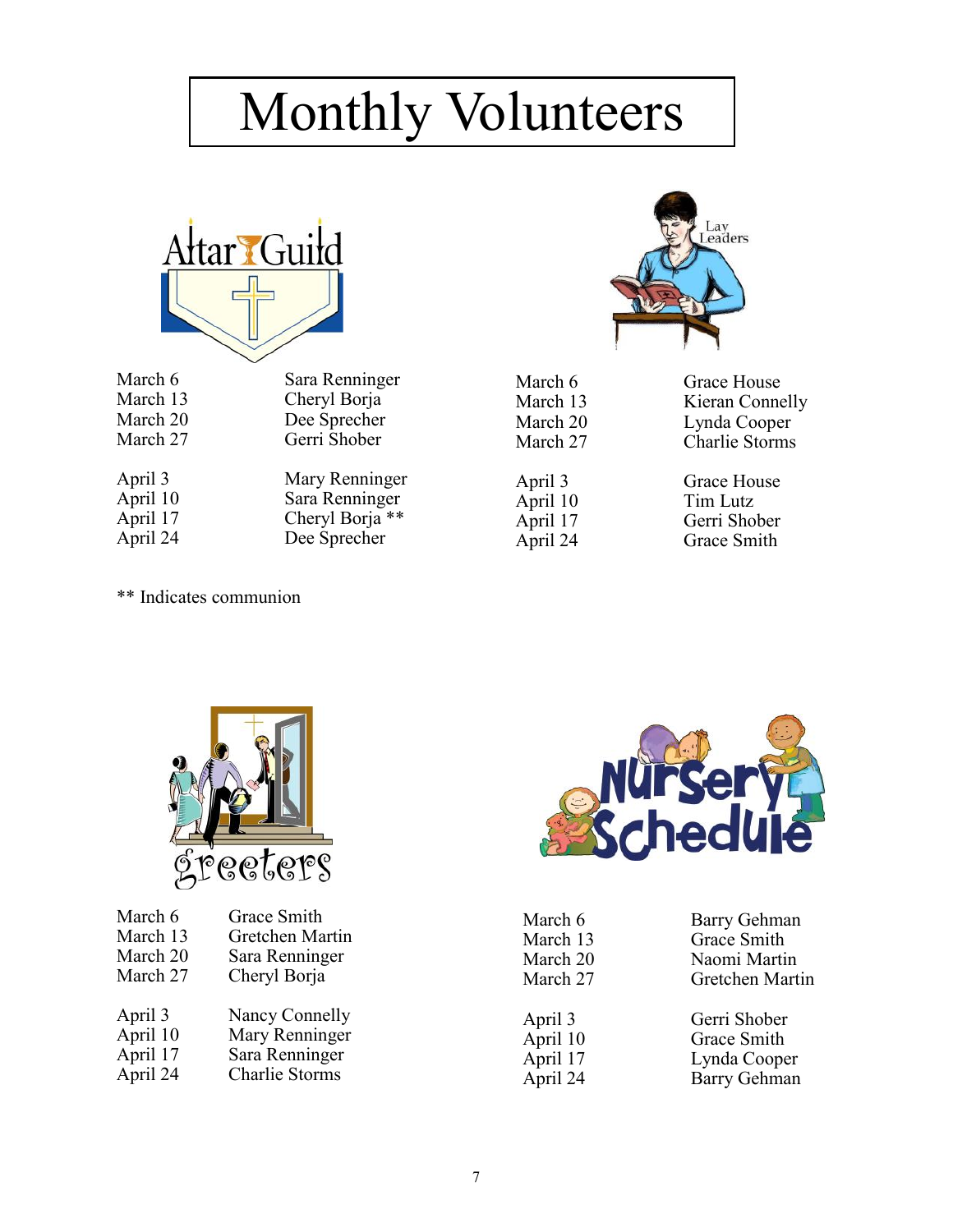

| March 6  | open          |  |  |
|----------|---------------|--|--|
| March 13 | open          |  |  |
| March 20 | Ron Frederick |  |  |
| March 27 | open          |  |  |
|          |               |  |  |

| April 3  | open |
|----------|------|
| April 10 | open |
| April 17 | open |
| April 24 | open |



| March 6  | open |  |  |
|----------|------|--|--|
| March 13 | open |  |  |
| March 20 | open |  |  |
| March 27 | open |  |  |
| April 3  | open |  |  |
| April 10 | open |  |  |
| April 17 | open |  |  |
| April 24 | open |  |  |

#### **Flower and Bulletin Sponsor Sheet**

The flower and bulletin charts for 2022 are posted. If you would like to sponsor a week please sign your name on the chart for any Sunday you wish. Please fill out the appropriate form and see that Dee gets your dedication information at least one week prior to it going in the bulletin. The cost for the flowers is **\$30.00**. We will place silk flowers in the sanctuary and place your dedication information in the bulletin. If you wish to purchase real flowers you may still do so on your own. The cost of the bulletins is **\$10.00** each week. Payments can be given to Dee Sprecher. Thank you in advance for your support.

#### **St Paul's UCC** *Celebrate*

A publication of St. Paul's UCC 133 Church St., P.O. Box 177 Bowmansville, Pa. 17507 Phone & Fax 717-445-6256 office@stpaulsuccchurch.org www.stpaulsuccchurch.org



Editor: Deidre Sprecher dee@stpaulsuccchurch.org

St Paul's UCC *Celebrate* is published monthly to keep members and friends informed of programs of the church and to report news about the community and its people.

Deadline for article submissions: The third Sunday of each month.